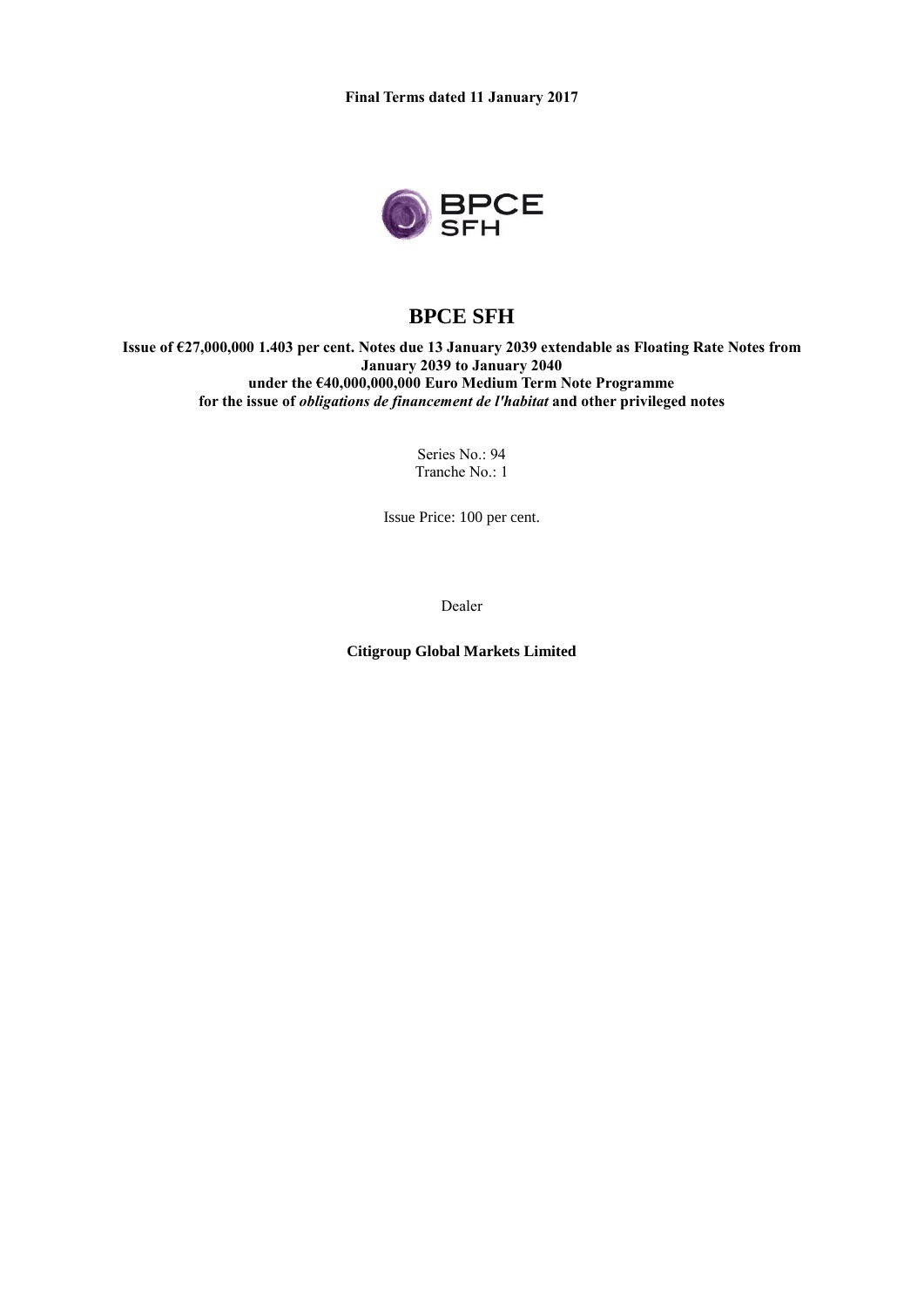#### **PART A - CONTRACTUAL TERMS**

Terms used herein shall be deemed to be defined as such for the purposes of the Conditions set forth in the base prospectus dated 17 May 2016 which received visa No. 16-180 from the *Autorité des marchés financiers* (the "**AMF**") on 17 May 2016 as supplemented by the supplement dated 29 September 2016 which received visa No. 16-456 from the AMF on 29 September 2016 (together, the "**Base Prospectus**") which together constitute a base prospectus for the purposes of the Prospectus Directive (as defined below).

This document constitutes the final terms (the "**Final Terms**") relating to the notes described herein (the "**Notes**") for the purposes of Article 5.4 of the Prospectus Directive and must be read in conjunction with such Base Prospectus. Full information on the Issuer and the offer of the Notes is only available on the basis of the combination of these Final Terms and the Base Prospectus. The Base Prospectus and these Final Terms are available for viewing on the websites of BPCE (www.bpce.fr) and of the AMF (www.amf-france.org) and during normal business hours at the registered office of the Issuer and at the specified office of the Paying Agent(s) where copies may be obtained.

"**Prospectus Directive**" means Directive 2003/71/EC of the European Parliament and of the Council of 4 November 2003, as amended, and includes any relevant implementing measure of such directive in each relevant Member State of the European Economic Area.

| 1.  | (i)                                       | <b>Series Number:</b>              | 94                                                                                                                                                                                                    |
|-----|-------------------------------------------|------------------------------------|-------------------------------------------------------------------------------------------------------------------------------------------------------------------------------------------------------|
|     | (ii)                                      | <b>Tranche Number:</b>             | 1                                                                                                                                                                                                     |
| 2.  |                                           | <b>Specified Currency:</b>         | Euro (" $\epsilon$ ")                                                                                                                                                                                 |
| 3.  | <b>Aggregate Nominal Amount of Notes:</b> |                                    |                                                                                                                                                                                                       |
|     | (i)                                       | Series:                            | €27,000,000                                                                                                                                                                                           |
|     | (ii)                                      | Tranche:                           | €27,000,000                                                                                                                                                                                           |
| 4.  |                                           | <b>Issue Price:</b>                | 100 per cent. of the Aggregate Nominal Amount of the<br>Tranche                                                                                                                                       |
| 5.  |                                           | <b>Specified Denomination(s):</b>  | €100,000                                                                                                                                                                                              |
| 6.  | (i)                                       | <b>Issue Date:</b>                 | 13 January 2017                                                                                                                                                                                       |
|     | (ii)                                      | <b>Interest Commencement Date:</b> | <b>Issue Date</b>                                                                                                                                                                                     |
| 7.  | <b>Final Maturity Date:</b>               |                                    | 13 January 2039                                                                                                                                                                                       |
| 8.  | <b>Extended Final Maturity Date:</b>      |                                    | Interest Payment Date falling in or nearest to 13<br>January 2040                                                                                                                                     |
| 9.  | <b>Interest Basis:</b>                    |                                    | <b>Fixed/Floating Rate</b>                                                                                                                                                                            |
|     |                                           |                                    | (further particulars specified below)                                                                                                                                                                 |
| 10. | <b>Redemption/Payment Basis:</b>          |                                    | Subject to any purchase and cancellation or early<br>redemption, the Notes will be redeemed on the Final<br>Maturity Date or the Extended Final Maturity Date, as<br>the case may be at 100 per cent. |
| 11. |                                           | <b>Change of Interest Basis:</b>   | Applicable – Fixed/Floating Rate                                                                                                                                                                      |
|     |                                           |                                    | ( <i>Further</i><br>particulars<br>below<br>specified<br>in<br>"Fixed/Floating Rate Notes Provisions")                                                                                                |
| 12. |                                           | <b>Put/Call Options:</b>           | Not Applicable                                                                                                                                                                                        |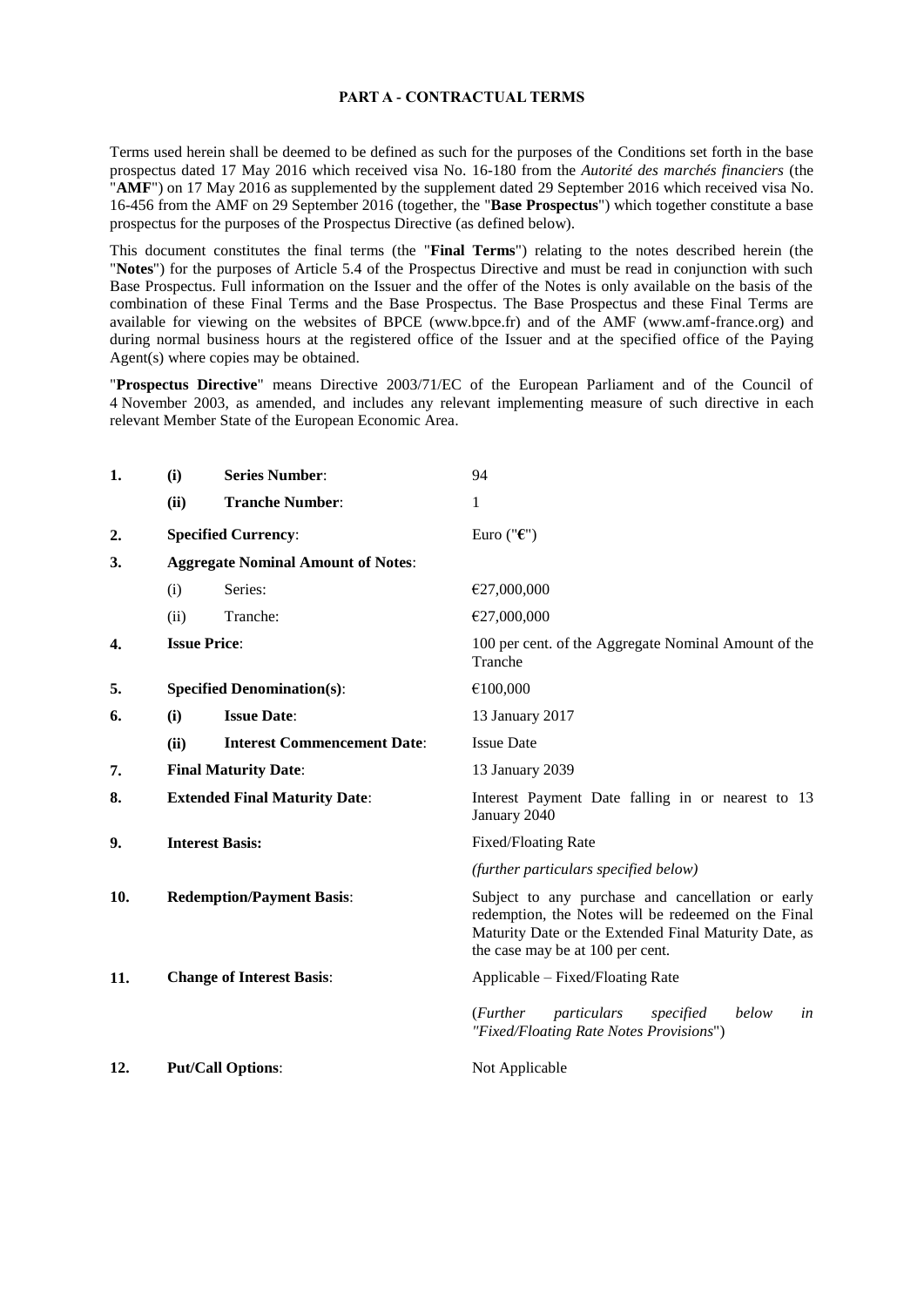**13. Date of corporate authorisations for issuance of Notes obtained**: Decisions of the *Conseil d'administration* (Board of Directors) of the Issuer dated 16 December 2016 authorising (i) the issue of *obligations de financement de l'habitat* and other resources benefiting from the *privilège* referred to in Article L.513-11 of the French Monetary and Financial Code (*Code monétaire et financier*) up to  $\epsilon$ 2,000,000,000 for the period beginning on 1 January 2017 and ending on 31 December 2017 and (ii) the quarterly programme of borrowings benefiting from such *privilège* up to €1,500,000,000 for the first quarter of 2017.

### **PROVISIONS RELATING TO INTEREST (IF ANY) PAYABLE**

| 14. |        | <b>Fixed Rate Notes Provisions:</b>                                                                                                          | Applicable before the Switch Date                                                                                                                                                                                                                                                                                                                                                                                                                                                                                                                               |
|-----|--------|----------------------------------------------------------------------------------------------------------------------------------------------|-----------------------------------------------------------------------------------------------------------------------------------------------------------------------------------------------------------------------------------------------------------------------------------------------------------------------------------------------------------------------------------------------------------------------------------------------------------------------------------------------------------------------------------------------------------------|
|     | (i)    | Rate(s) of Interest:                                                                                                                         | 1.403 per cent. <i>per annum</i> payable annually in arrear                                                                                                                                                                                                                                                                                                                                                                                                                                                                                                     |
|     | (ii)   | Interest Payment Date(s):                                                                                                                    | 13 January in each year from and including 13 January 2018<br>up to and including the Final Maturity Date                                                                                                                                                                                                                                                                                                                                                                                                                                                       |
|     | (iii)  | Fixed Coupon Amount(s):                                                                                                                      | Rate of Interest $\times$ Specified Denomination $\times$ Day Count<br>Fraction (i.e. $\epsilon$ 1,403 per Specified Denomination)                                                                                                                                                                                                                                                                                                                                                                                                                              |
|     | (iv)   | Broken Amount(s):                                                                                                                            | Not Applicable                                                                                                                                                                                                                                                                                                                                                                                                                                                                                                                                                  |
|     | (v)    | (Condition)<br>Day Count Fraction<br>$5(a)$ :                                                                                                | Actual/Actual-ICMA                                                                                                                                                                                                                                                                                                                                                                                                                                                                                                                                              |
|     | (vi)   | <b>Determination Dates:</b>                                                                                                                  | 13 January in each year                                                                                                                                                                                                                                                                                                                                                                                                                                                                                                                                         |
|     | (vii)  | Payment on non-Business Days:                                                                                                                | As per Conditions                                                                                                                                                                                                                                                                                                                                                                                                                                                                                                                                               |
| 15. |        | <b>Floating Rate Notes Provisions:</b>                                                                                                       | Applicable after the Switch Date                                                                                                                                                                                                                                                                                                                                                                                                                                                                                                                                |
|     | (i)    | Interest Period(s):                                                                                                                          | The period from and including the Final Maturity Date to<br>but excluding the first Specified Interest Payment Date and<br>each successive period from and including a Specified<br>Interest Payment Date to but excluding the next succeeding<br>Specified Interest Payment Date, up to and excluding the<br>Extended Final Maturity Date or, if earlier, the Specified<br>Interest Payment Date on which the Notes are redeemed in<br>full, all such dates being subject to adjustment in accordance<br>with the Business Day Convention set out in (v) below |
|     | (ii)   | Specified Interest Payment Dates:                                                                                                            | Payable monthly in arrear on the 13th of each month from<br>and including 13 February 2039 up to and including 13<br>January 2040, all such dates being subject to adjustment in<br>accordance with the Business Day Convention set out in (v)<br>below                                                                                                                                                                                                                                                                                                         |
|     | (iii)  | First Interest Payment Date:                                                                                                                 | Specified Interest Payment Date falling on, or nearest to, 13<br>February 2039                                                                                                                                                                                                                                                                                                                                                                                                                                                                                  |
|     | (iv)   | <b>Interest Period Date:</b>                                                                                                                 | <b>Interest Payment Date</b>                                                                                                                                                                                                                                                                                                                                                                                                                                                                                                                                    |
|     | (v)    | <b>Business Day Convention:</b>                                                                                                              | Modified Following Business Day Convention                                                                                                                                                                                                                                                                                                                                                                                                                                                                                                                      |
|     | (vi)   | Business Centre(s) (Condition $5(a)$ ):                                                                                                      | Not Applicable                                                                                                                                                                                                                                                                                                                                                                                                                                                                                                                                                  |
|     | (vii)  | Manner in which the Rate(s) of<br>Interest is/are to be determined:                                                                          | <b>Screen Rate Determination</b>                                                                                                                                                                                                                                                                                                                                                                                                                                                                                                                                |
|     | (viii) | Party responsible for calculating the<br>Rate(s) of Interest and/or Interest<br>$Amount(s)$ (if<br>Note<br>not<br>the<br>Calculation Agent): | Not Applicable                                                                                                                                                                                                                                                                                                                                                                                                                                                                                                                                                  |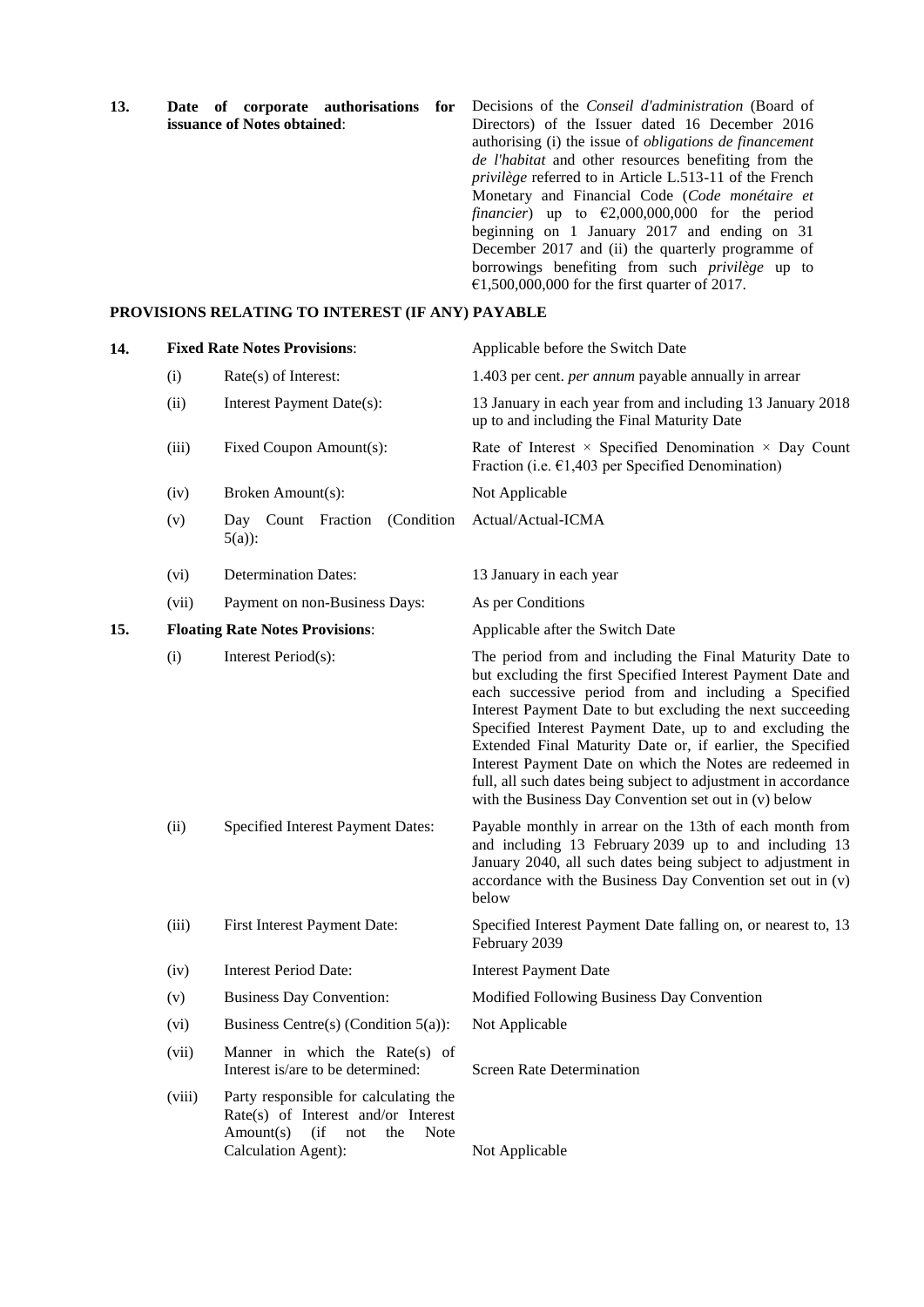|     | (ix)                                         | Rate<br>Determination<br>Screen<br>(Condition $5(c)(iii)(C)$ ):                                                   | Applicable                                                                                                                                                        |
|-----|----------------------------------------------|-------------------------------------------------------------------------------------------------------------------|-------------------------------------------------------------------------------------------------------------------------------------------------------------------|
|     |                                              | <b>Relevant Rate:</b>                                                                                             | EURIBOR 1 month                                                                                                                                                   |
|     |                                              | Interest Determination Date(s):                                                                                   | Two (2) TARGET Business Days prior to each Interest<br><b>Payment Date</b>                                                                                        |
|     |                                              | Relevant Screen Page:                                                                                             | Reuters Screen EURIBOR01 Page                                                                                                                                     |
|     |                                              | Relevant Screen Page Time:                                                                                        | Not Applicable                                                                                                                                                    |
|     | (x)                                          | Determination<br>(Condition<br><b>FBF</b><br>$5(c)(iii)(B))$ :                                                    | Not Applicable                                                                                                                                                    |
|     | (xi)                                         | (Condition)<br>ISDA Determination<br>$5(c)(iii)(A))$ :                                                            | Not Applicable                                                                                                                                                    |
|     | (xii)                                        | Margin(s):                                                                                                        | $+0.165$ per cent. <i>per annum</i>                                                                                                                               |
|     | (xiii)                                       | Rate Multiplier:                                                                                                  | Not Applicable                                                                                                                                                    |
|     | (xiv)                                        | Minimum Rate of Interest:                                                                                         | 0.00 per cent. per annum                                                                                                                                          |
|     | $\left( xy\right)$                           | Maximum Rate of Interest:                                                                                         | Not Applicable                                                                                                                                                    |
|     | (xvi)                                        | Day Count Fraction (Condition<br>$5(a)$ :                                                                         | Actual/360                                                                                                                                                        |
| 16. |                                              | <b>Fixed/Floating Rate Notes Provisions</b>                                                                       | Applicable                                                                                                                                                        |
|     | (i)                                          | Issuer Change of Interest Basis:                                                                                  | Not Applicable                                                                                                                                                    |
|     | (ii)                                         | Automatic Change of Interest Basis:                                                                               | Applicable                                                                                                                                                        |
|     | (iii)                                        | Rate of Interest applicable to the<br>Interest Periods preceding the Switch<br>Date (excluded):                   | Determined in accordance with Condition 5(b), as though<br>the Note was a Fixed Rate Note with further variables set<br>out in item 14 of these Final Terms       |
|     | (iv)                                         | Rate of Interest applicable to the<br>Interest Periods following the Switch<br>Date (included):                   | Determined in accordance with Condition $5(c)$ , as though<br>the Note was a Floating Rate Note with further variables set<br>out in item 15 of these Final Terms |
|     | (v)                                          | <b>Switch Date:</b>                                                                                               | The Interest Determination Date falling before the Final<br><b>Maturity Date</b>                                                                                  |
|     | (vi)                                         | Minimum notice period required for<br>notice from the Issuer:                                                     | Not Applicable                                                                                                                                                    |
| 17. |                                              | <b>Zero Coupon Notes Provisions</b>                                                                               | Not Applicable                                                                                                                                                    |
|     |                                              | PROVISIONS RELATING TO REDEMPTION                                                                                 |                                                                                                                                                                   |
| 18. | <b>Call Option:</b>                          |                                                                                                                   | Not Applicable                                                                                                                                                    |
| 19. | <b>Put Option:</b>                           |                                                                                                                   | Not Applicable                                                                                                                                                    |
| 20. | <b>Final Redemption Amount of each Note:</b> |                                                                                                                   | $€100,000$ per Specified Denomination                                                                                                                             |
| 21. | <b>Redemption by Instalment:</b>             |                                                                                                                   | Not Applicable                                                                                                                                                    |
| 22. |                                              | <b>Early Redemption Amount:</b>                                                                                   |                                                                                                                                                                   |
|     |                                              | Early Redemption Amount(s) of each Note<br>payable on early redemption as set out in the<br>Terms and Conditions: | $€100,000$ per Specified Denomination                                                                                                                             |
|     |                                              |                                                                                                                   | The Notes purchased may be held and resold as set out                                                                                                             |
| 23. |                                              | <b>Purchases (Condition 6(h)):</b>                                                                                | in the Terms and Conditions                                                                                                                                       |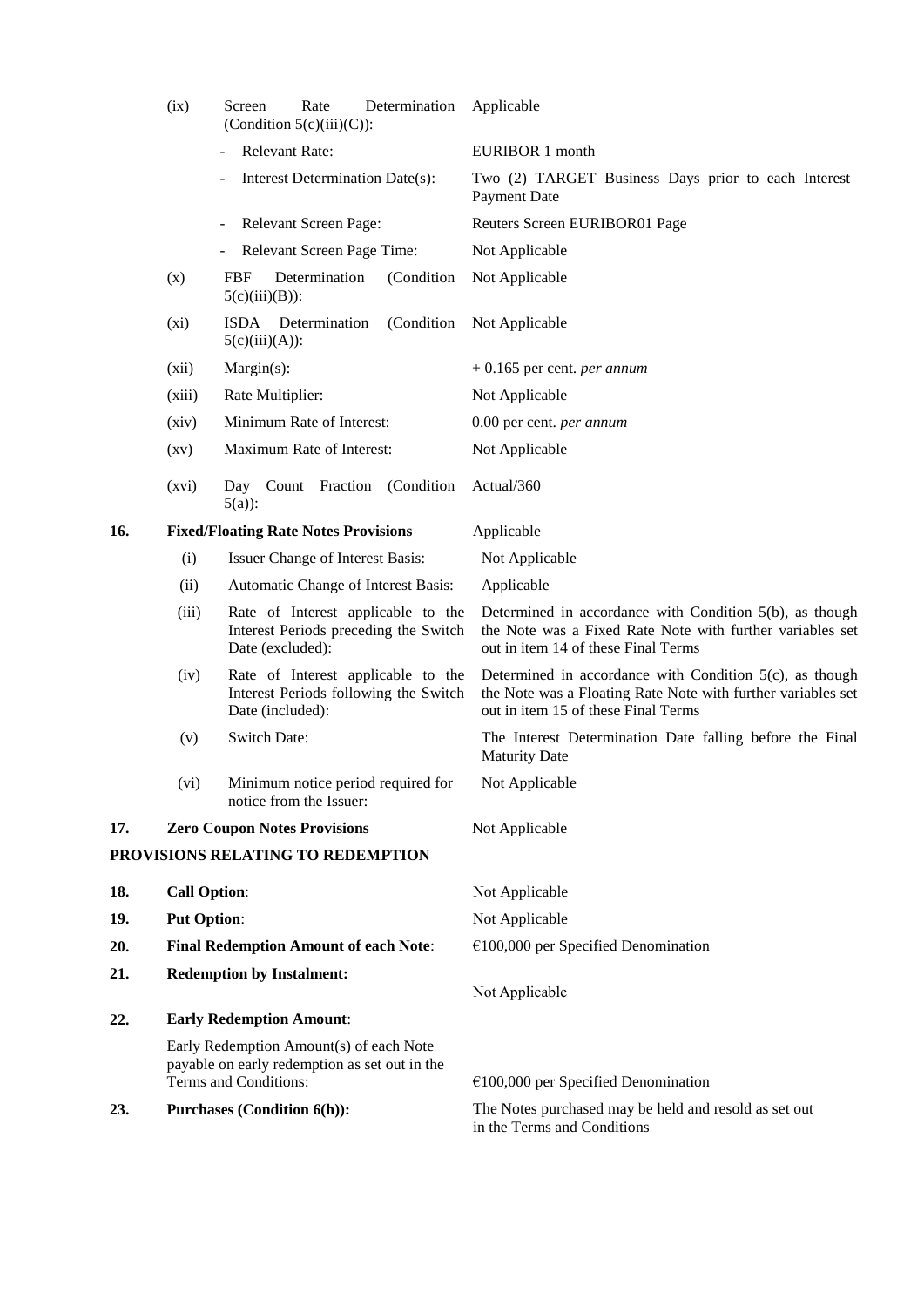# **GENERAL PROVISIONS APPLICABLE TO THE NOTES**

| 24. |          | <b>Governing law:</b>                                                                                                              | French law                      |
|-----|----------|------------------------------------------------------------------------------------------------------------------------------------|---------------------------------|
| 25. |          | <b>Form of Notes:</b>                                                                                                              | Dematerialised Notes            |
|     | (i)      | Form of Dematerialised Notes:                                                                                                      | Bearer form <i>(au porteur)</i> |
|     | (ii)     | <b>Registration Agent:</b>                                                                                                         | Not Applicable                  |
|     | (iii)    | Temporary Global Certificate:                                                                                                      | Not Applicable                  |
| 26. |          | Financial Centre(s) or other special<br>provisions relating to payment dates for<br>the purposes of Condition $7(g)$ :             | Not Applicable                  |
| 27. |          | <b>Talons for future Coupons or Receipts to</b><br>be attached to Definitive Materialised<br>Notes (and dates on which such Talons |                                 |
|     | mature): |                                                                                                                                    | Not Applicable.                 |
| 28. | Masse:   |                                                                                                                                    | Contractual Masse shall apply   |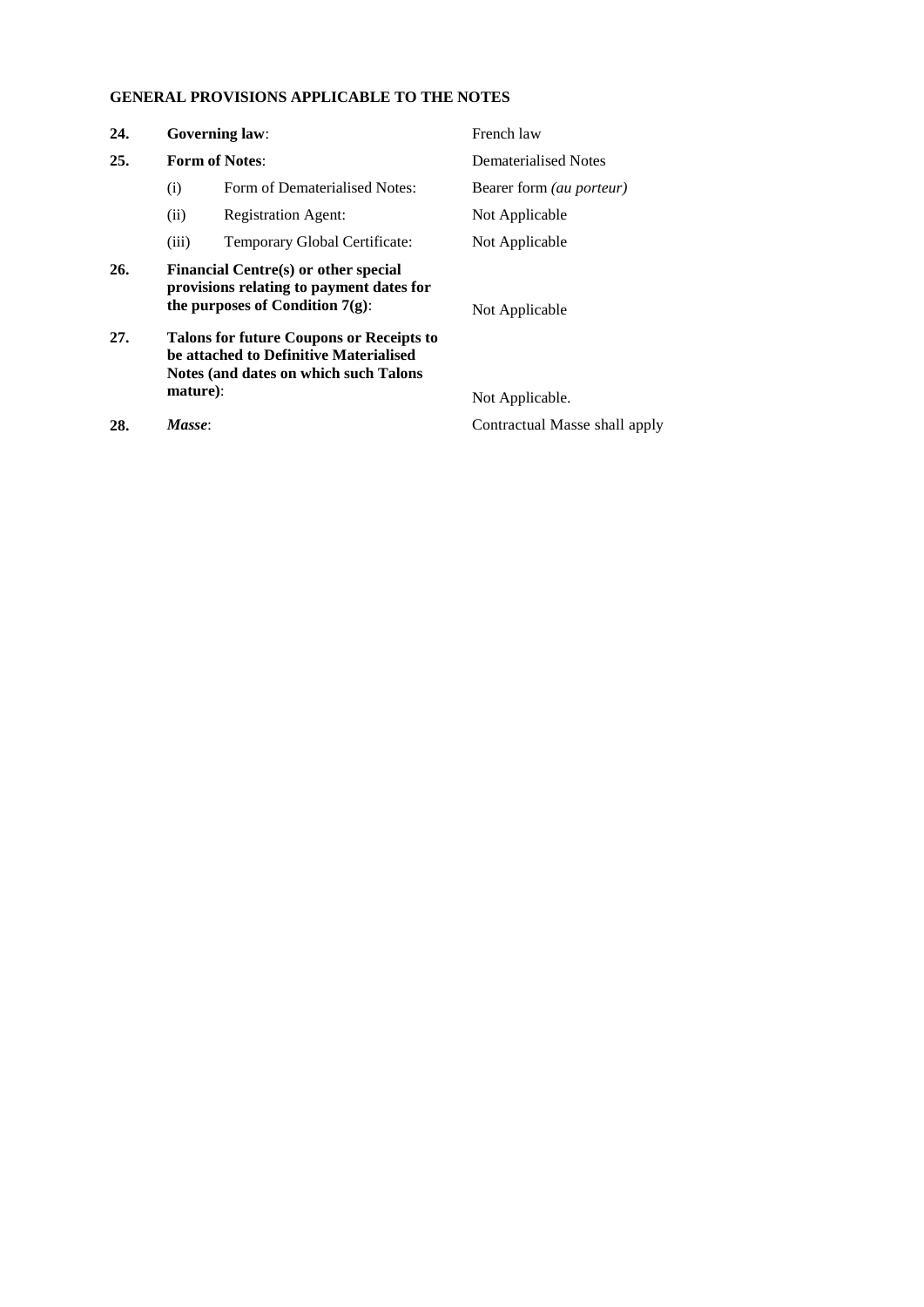## **RESPONSIBILITY**

I accept responsibility for the information contained in these Final Terms.

Signed on behalf of BPCE SFH By: Jean-Philippe Berthaut, *Directeur Général Délégué*

Duly authorised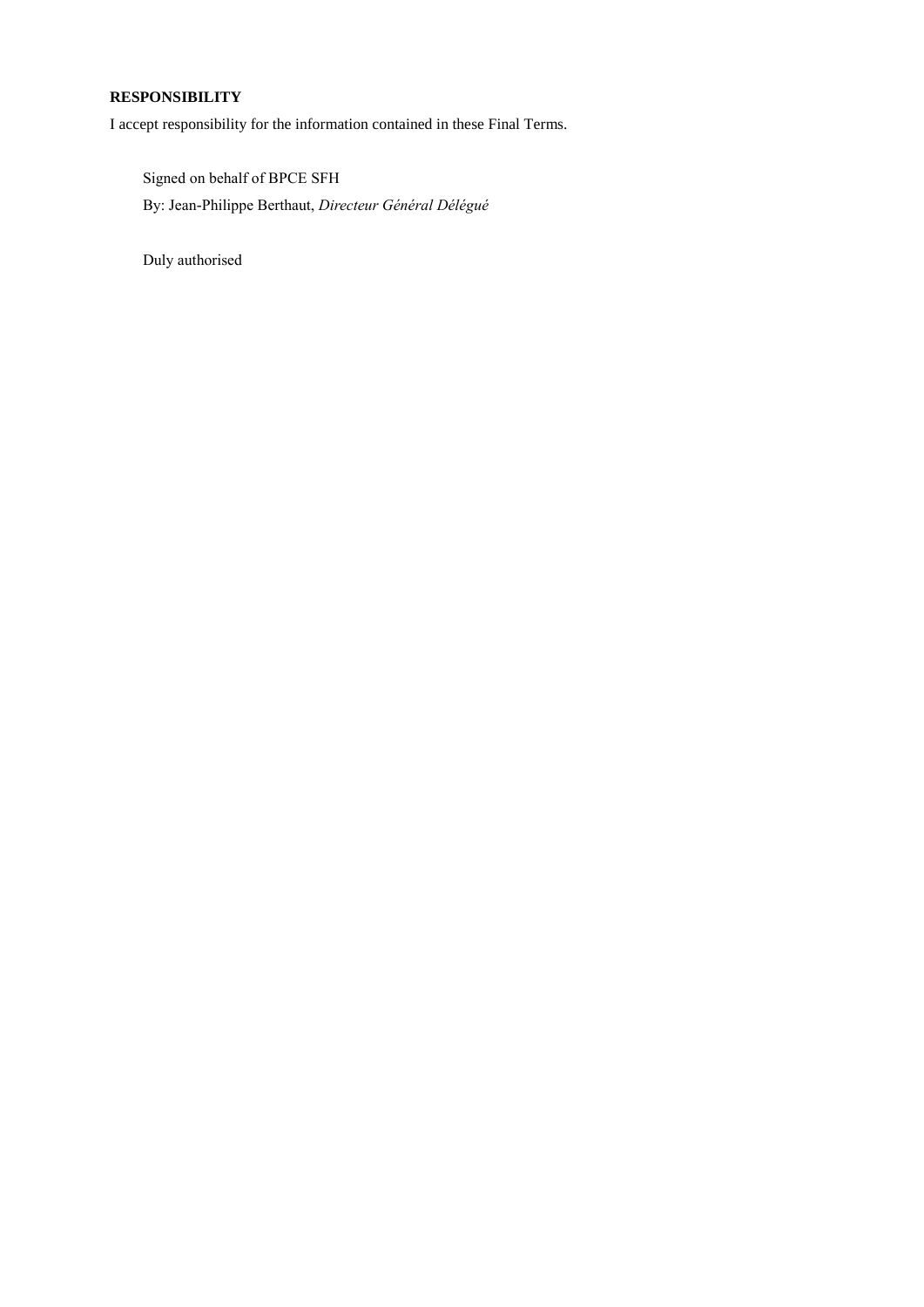### **PART B - OTHER INFORMATION**

### **1. LISTING AND ADMISSION TO TRADING**

| (i)   | $Listing(s)$ :                                                                                                                                                                                         | <b>Euronext Paris</b>                                                                                                                                                                                                                                                                                                                                                                                                                                                  |
|-------|--------------------------------------------------------------------------------------------------------------------------------------------------------------------------------------------------------|------------------------------------------------------------------------------------------------------------------------------------------------------------------------------------------------------------------------------------------------------------------------------------------------------------------------------------------------------------------------------------------------------------------------------------------------------------------------|
| (ii)  | (a) Admission to trading:                                                                                                                                                                              | Application is expected to be made by the Issuer (or on<br>its behalf) for the Notes to be admitted to trading on<br>Euronext Paris with effect from 13 January 2017.                                                                                                                                                                                                                                                                                                  |
|       | (b) Regulated Markets or equivalent markets<br>on which, to the knowledge of the Issuer,<br>securities of the same class of the Notes to be<br>admitted to trading are already admitted to<br>trading: | Not Applicable                                                                                                                                                                                                                                                                                                                                                                                                                                                         |
|       |                                                                                                                                                                                                        |                                                                                                                                                                                                                                                                                                                                                                                                                                                                        |
| (iii) | Estimate of total expenses related to<br>admission to trading:                                                                                                                                         | €9,400                                                                                                                                                                                                                                                                                                                                                                                                                                                                 |
| 2.    | <b>RATINGS</b>                                                                                                                                                                                         |                                                                                                                                                                                                                                                                                                                                                                                                                                                                        |
|       | Ratings:                                                                                                                                                                                               | The Notes are expected to be rated:                                                                                                                                                                                                                                                                                                                                                                                                                                    |
|       |                                                                                                                                                                                                        | AAA by Standard & Poor's Credit Market Services<br>Europe Limited; and                                                                                                                                                                                                                                                                                                                                                                                                 |
|       |                                                                                                                                                                                                        | Aaa by Moody's Investors Service Ltd.                                                                                                                                                                                                                                                                                                                                                                                                                                  |
|       |                                                                                                                                                                                                        | Each of the above agencies is established in the<br>European Union and registered under Regulation (EC)<br>1060/2009 of the European Parliament and the Council<br>of 16 September 2009 on credit rating agencies, as<br>amended (the "CRA Regulation") and included in the<br>list of registered credit rating agencies published on<br>the website of the European Securities and Markets<br>Authority (www.esma.europa.eu) in accordance with<br>the CRA Regulation |

### **3. INTERESTS OF NATURAL AND LEGAL PERSONS INVOLVED IN THE ISSUE/OFFER**

Save as discussed in "Subscription and Sale" and "Risk factors – Risks related to the Issuer - Certain conflicts of interest", so far as the Issuer is aware, no person involved in the offer of the Notes has an interest material to the issue/offer*.*

### **4. FIXED RATE NOTES ONLY - YIELD**

|    |               | Indication of yield:                                                                       | 1.403 per cent. <i>per annum</i> |
|----|---------------|--------------------------------------------------------------------------------------------|----------------------------------|
| 5. |               | <b>OPERATIONAL INFORMATION</b>                                                             |                                  |
|    |               | <b>ISIN</b> Code:                                                                          | FR0013230885                     |
|    | Common Code:  |                                                                                            | 154850287                        |
|    | Depositaries: |                                                                                            |                                  |
|    | (a)           | Euroclear France to act as Central<br>Depositary:                                          | Yes                              |
|    | (b)           | Common Depositary for Euroclear<br>and Clearstream<br>Banking,<br>Bank<br>société anonyme: | No                               |
|    |               |                                                                                            |                                  |